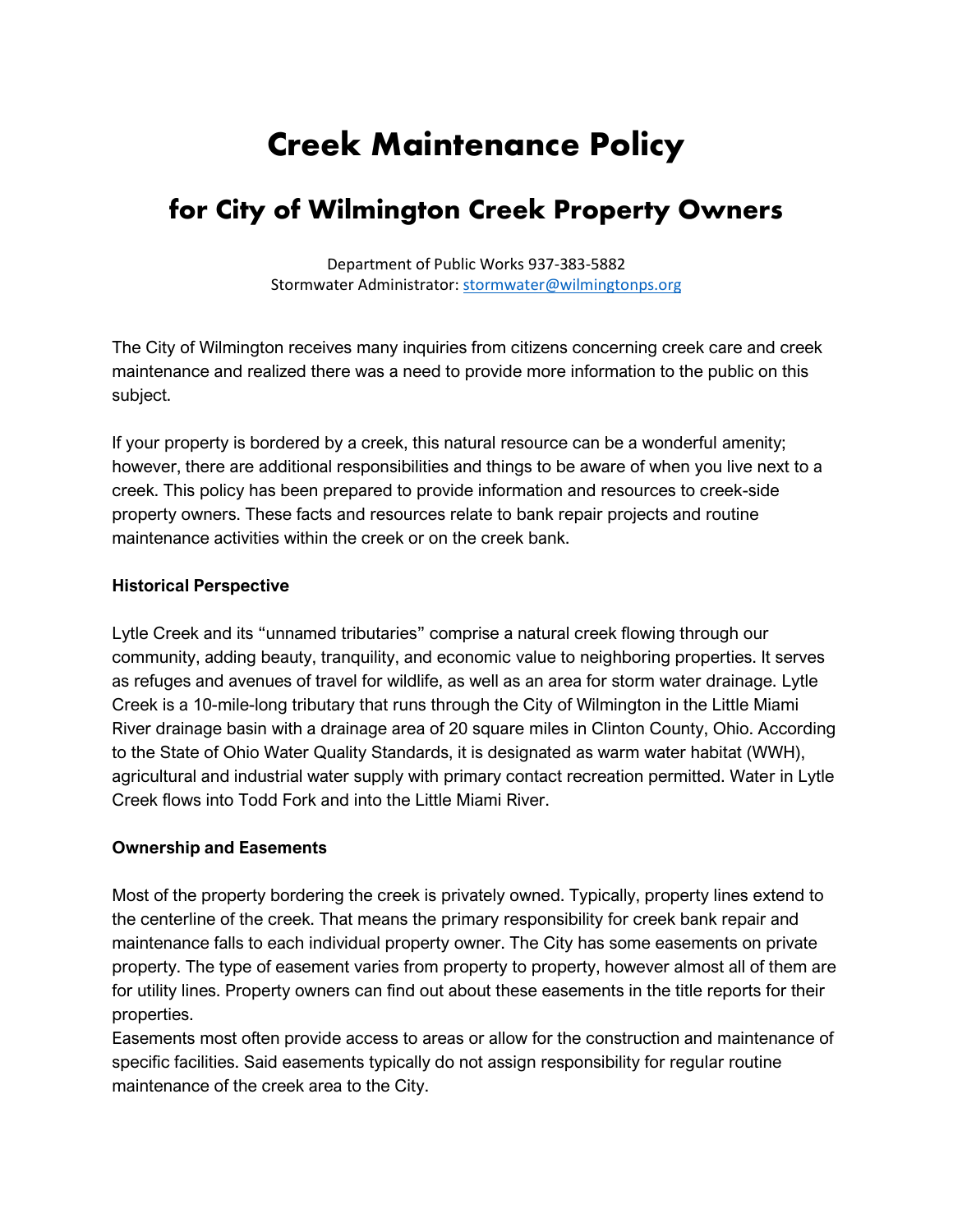Any part or portion of the creek that has been "culverted" or in any way enclosed is still considered a part of the creek, and as such, is the responsibility of the property owner.

#### **Permits for Creek Bank Repair and Maintenance Work**

Several government agencies have jurisdictions over the creek. The water flowing through the individual properties and the unique habitat represented by the creek are protected by State and Federal laws. The following provides a brief summary of the primary applicable regulations.

Federal: Since the creeks are considered "waters of the United States," the U.S. Army Corps of Engineers has the authority under the Clean Water Act (Section 404) for activities that involve the placement of fill (including rip rap) within the stream channel. The National Marine Fisheries and Fish and Wildlife Service also regulate habitat in the creek and adjacent vegetation.

State: The Ohio Department of Natural Resources (ODNR) has the authority over work in stream channels for both water quality and habitat issues.

Local Requirements: Work on creek banks is also subject to local regulations depending on the type of work proposed. Construction of any structure in proximity to the creek is subject to local zoning and possibly building permits and these projects should begin with a call to the City of Wilmington Public Works Department or an email to the stormwater administrator. Properties in flood prone areas have additional requirements to meet.

### **Routine Creek Maintenance by Property Owners**

The creek channel is not a static environment and erosion is a natural part of the creek system. Structures in close proximity to the creek create a situation where significant bank erosion is undesirable, requiring ongoing maintenance to prevent erosion. As previously stated, required maintenance of creek banks is the responsibility of the property owner and in some cases requires permits.

Property owners should seek advice before attempting creek bank maintenance activities. Some activities can be more harmful than helpful. For example, many property owners believe the creek should be devoid of any debris, including woody materials, and that vegetation should be removed to prevent flooding. However, vegetation is vital to prevent erosion and both vegetation and woody materials are essential to a healthy creek environment. One of the easiest things property owners can do is keep the creek bank as open and free of structures or stored materials as possible. Decks and structures placed too close to the creek bank tend to destabilize the bank and create problems during flood events. Another important activity is routine maintenance of large trees. Fallen trees or large limbs can plug drainage systems and cause flooding during a storm.